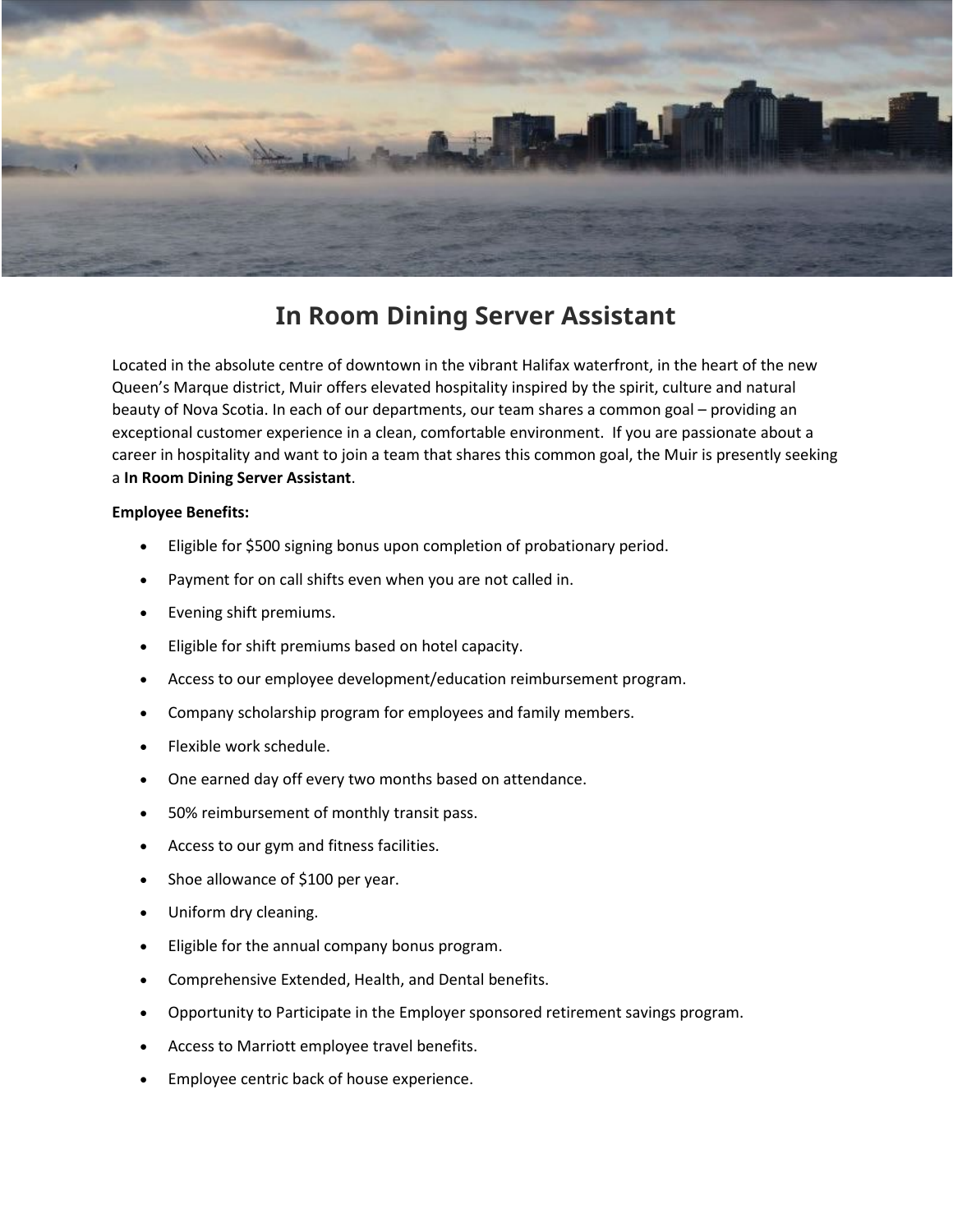

**Shifts:** Vary in their start and end time and can change due to the needs of our guests. A mixture of days, evenings, holidays and weekend shifts.

# **What you will be doing:**

Coordinating with the Kitchen and Front Office, the In-Room Dinning Server Assistant prepares orders, sets trays and maintains stock of in-room bar areas. The Server Assistant maintains cleanliness by clearing, collecting, and returning food and beverage items to proper areas. Restock bar items, cleaning as needed

- Maintain mise en place station
- Prepare and set tables
- Prepare and Deliver Amenities.
- Speak with others using clear and professional language, and answer telephones using appropriate etiquette
- Communicate additional meal requirements, allergies, dietary needs, and special requests to the kitchen
- Maintain cleanliness of work and guest areas by clearing, collecting and returning food and beverage items to proper area
- Complete closing duties, including restocking items and cleaning as needed
- Report any maintenance problems, safety hazards, accidents, or injuries
- Comply with all Hotel Standards and Procedures including grooming and uniform standards
- Actively promote a considerate work environment, which cares for guests and associates alike
- Ability to work days, nights, weekends, holidays with strong schedule flexibility to accommodate operational needs

# **Your experience and skills include:**

- High School diploma or equivalent and/or experience in a hotel or a related field
- Strong attention to detail, and ability to listen effectively is a must
- Serve Right Program certification an asset